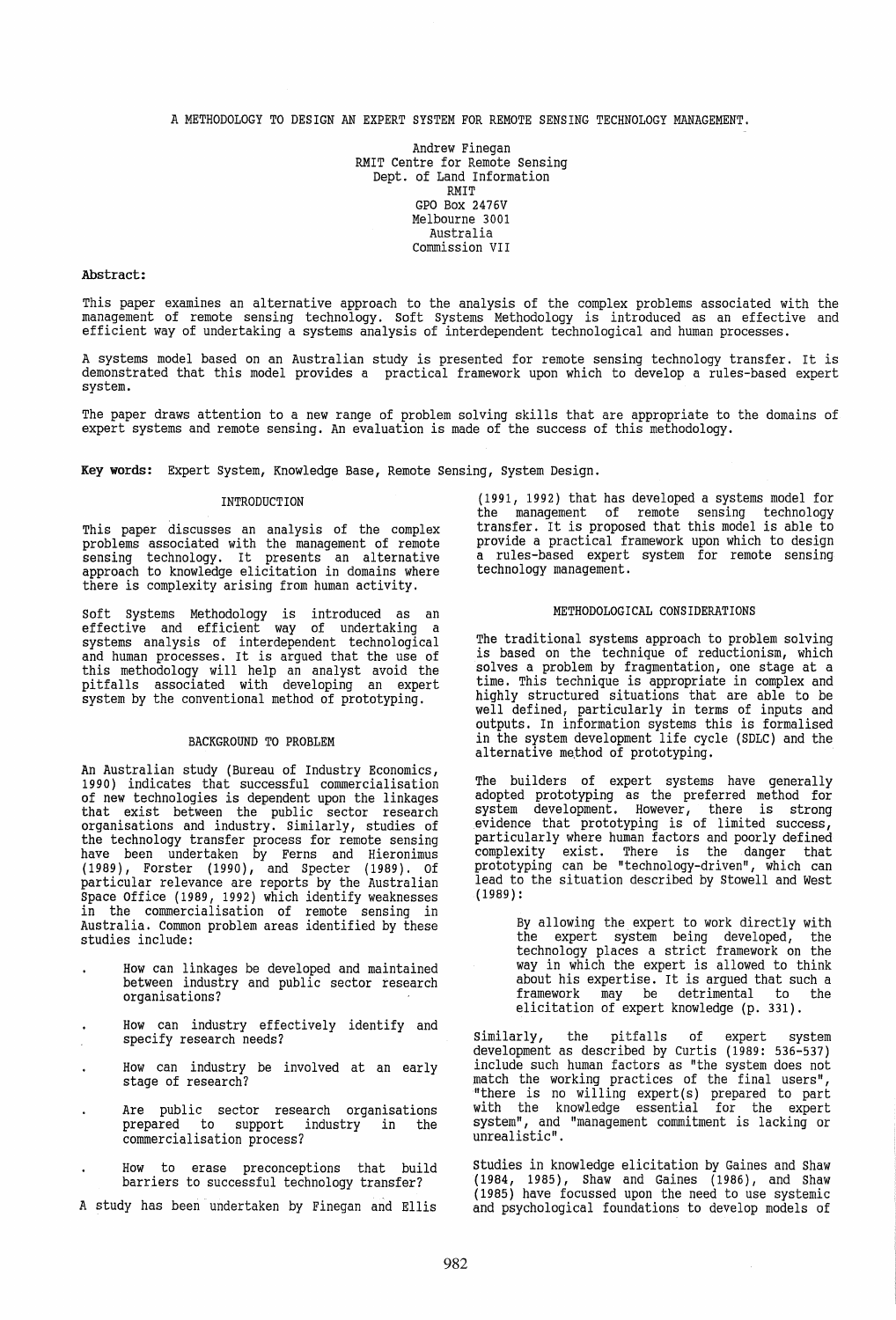human knowledge representation, acquisition and processing. It is argued that the standard formal logic of the accepted reductionist or mathematical systems theory may be inappropriate for knowledge elicitation.

A systemic approach to problem solving is provided in a methodology developed by Peter Checkland, Professor of systems at Lancaster University. This· is variously known as the Checkland Method, Lancaster Methodology, or the Soft Systems Methodology (SSM). The concepts were developed through practical application and experience in a wide variety of complex managerial systems.

The problems associated with technology management and technology transfer are complex, unstructured and poorly defined. Therefore Soft Systems Methodology has been used to provide the theoretical framework for a study of the processes of remote sensing technology transfer in Australia (Finegan and Ellis, 1991, 1992). The design of an expert system for remote sensing technology management, based on the model developed by this study, is being developed as a practical outcome.

# APPLICATION OF THE METHODOLOGY TO EXPERT SYSTEMS **DESIGN**



Figure 1: The Soft Systems Methodology (Checkland, 1981: p.163)

The Soft Systems Methodology is described by Wilson  $(1984)$  as "a seven stage process of analysis which uses the concept of a human activity as a means of getting from finding out about the situation to<br>taking action to improve the situation" (p.64). taking action to improve the situation" (p.64).<br>These seven stages are illustrated in Figure 1. This figure represents the pattern of activities in

the methodology, it does not necessarily impose a sequence in which it should be applied. As Wilson says: "The analyst may start with any activity,<br>progress in any direction, and use significant iteration at any stage" (p. 64). The dotted line between the real world and the systems thinking is significant in that it defines the boundary between the use of everyday language (real world) and the systems language.

# The Rich Picture

The first two stages of Soft systems Methodology invol ve the examination of the background of the problem. This is expressed the form of the "Rich Picture" (Figure 2) which aims to show the elements of slow-to-change structure and elements of constantly-changing process within the situation, being investigated.



Figure 2: "Rich picture" of the technology transfer of remote sensing in Australia.

The Rich Picture can be applied to the initial stages of the knowledge elicitation process to help develop a representation of relevant domains, and an understanding of the views of people within each domain. Stowell and West (1989, 333) suggest that the Rich Picture is very useful as a summary of the knowledge elicitated from the expert. The analyst can use it as a prompt for discussions with experts, as an aid for assimilating knowledge elicited, and as a means of identifying the areas in which knowledge is limited.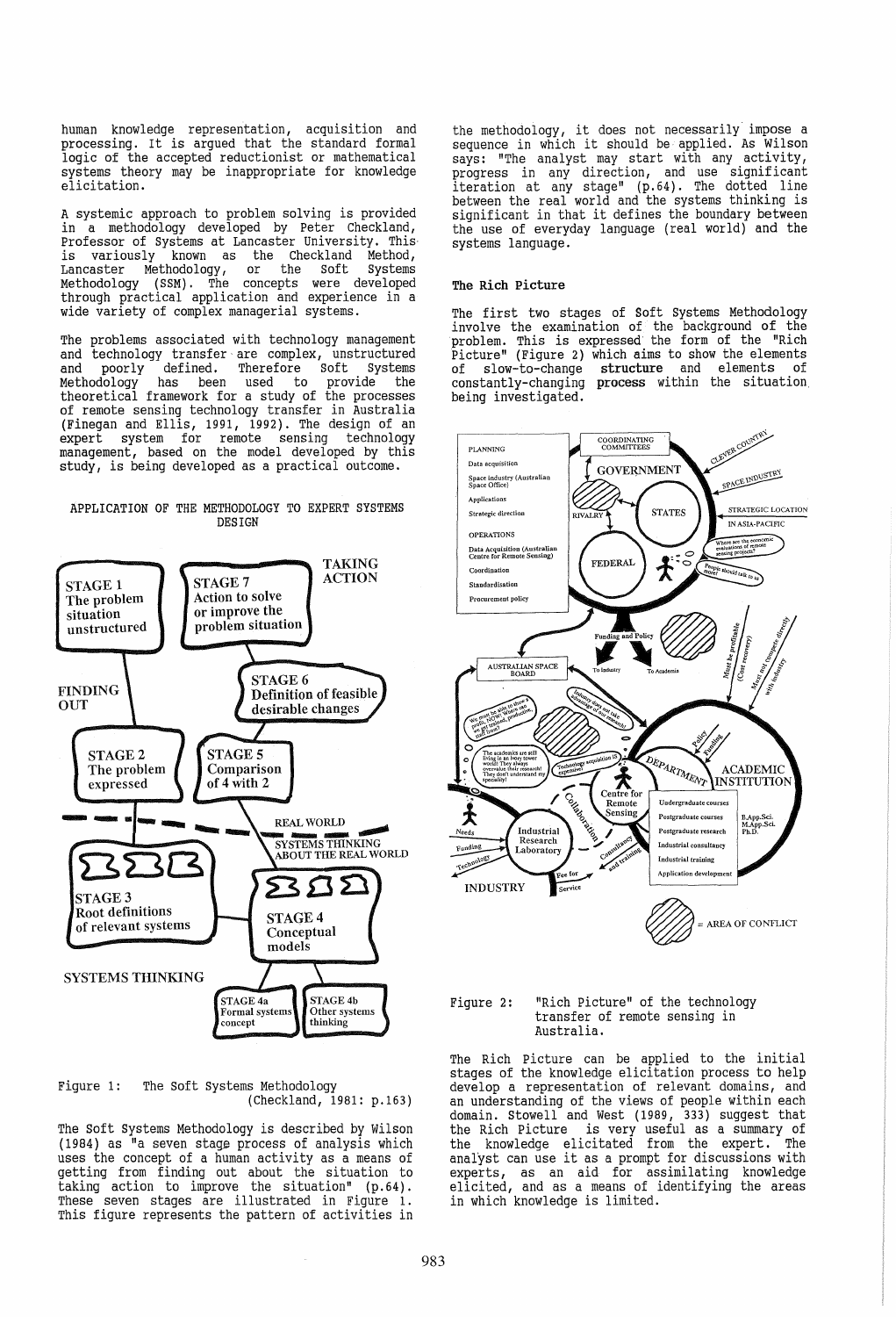# Root Definition and CATWOE

In this stage a choice is made of relevant systems<br>that the analyst believes will produce insight into the problem situation. The chosen systems are expressed in statements as the Root Definitions, which incorporate the points of view that make the activities and performance of the systems meaningful. The initial Root Definition for this study of technology transfer has been formulated as follows:

> An industry driven system operating within research centres with the objective of transferring untransferred technology by: knowing about untransferred technology, knowing about targeted industries, selecting technology to be transferred, selecting means of transferring technology, applying those means to an industry, stimulating the ongoing transfer, and monitoring the success of such transfers; in order to benefit all involved parties, in an environment of research, industrial competitiveness, and national and international economic development.

The formulation of "good" root definitions is decisive to the creation of the conceptual model in stage 4. Therefore, the Root Definition is tested against a group of elements known by the mnemonic CATWOE, that defines a check-list for Customer,<br>Actors, Transformation process, Weltanschauung  $process<sub>1</sub>$  Weltanschauung (worldview), Owner, and Environment. Invoking the CATWOE for this study results in:

- c Industry which can benefit from Technology Transfer.
- A Researcher who wishes to promote a technology.
- T Untransferred technology becomes transferred technology.
- W Transfer of technology is desirable.
- o Industry (that has the power to accept or teject a transferred technology).
- $\mathbf{E}$ Research / Industrial competitiveness / National and International Economies.

The elements of CATWOE emphasizes the need for constructive alternativism (Shaw, 1985: 491), that<br>it is important to examine the problem from a number of viewpoints. The root definition and CATWOE provide the analyst with a framework for ensuring that all points of view and interest are considered in the knowledge elicitation process.

## conceptual Model

This stage is where a logical expansion of the Root Definition is made into the minimum necessary set of activities to define what the system actually<br>does at a particular resolution level. The does at a particular resolution level. qualitative modelling process uses pictures and diagrams to define and communicate structure, logic, ideas and relationships. The conceptual Model should be expressed by verbs.

The logical expansion of the Root Definition for technology transfer results in a Conceptual Model of three sub-systems, "knowledge", "criteria" and "application" while the activity "monitor and control" remains at the first level of resolution {Figure 3}.

This detailed model represents a human activity system that can now be used to create a well structured evaluation of the state of the real world. This is achieved by comparing the model with perceptions of "what is the present mechanism". It provides a means of enquiring into areas of expertise which seem difficult to understand or that have been poorly defined by the expert (stowell and west, 1989).



Figure 3: conceptual Model

## stage 5 : Comparison

Comparison of the Conceptual Model with the real world is undertaken by comparing each of the second resolution activities within the model with the real world problem situation. This was achieved in this study by the rigorous interviewing of project managers in agencies and companies that use remotely sensed data. In the interview the following questions were asked for each activity:

- 1. Do you undertake the described activity?
- 2. If so, please briefly describe how this is accomplished.
- 3. If so, please define the measure of performance for undertaking this activity.
- 4. If so, please describe any improvements that could be made to the way you currently undertake this activity. If not, are you likely to undertake this activity in the future? How would you do it?
- 5. Do you think that this is an important activity?

The study is now at this stage of the analysis.